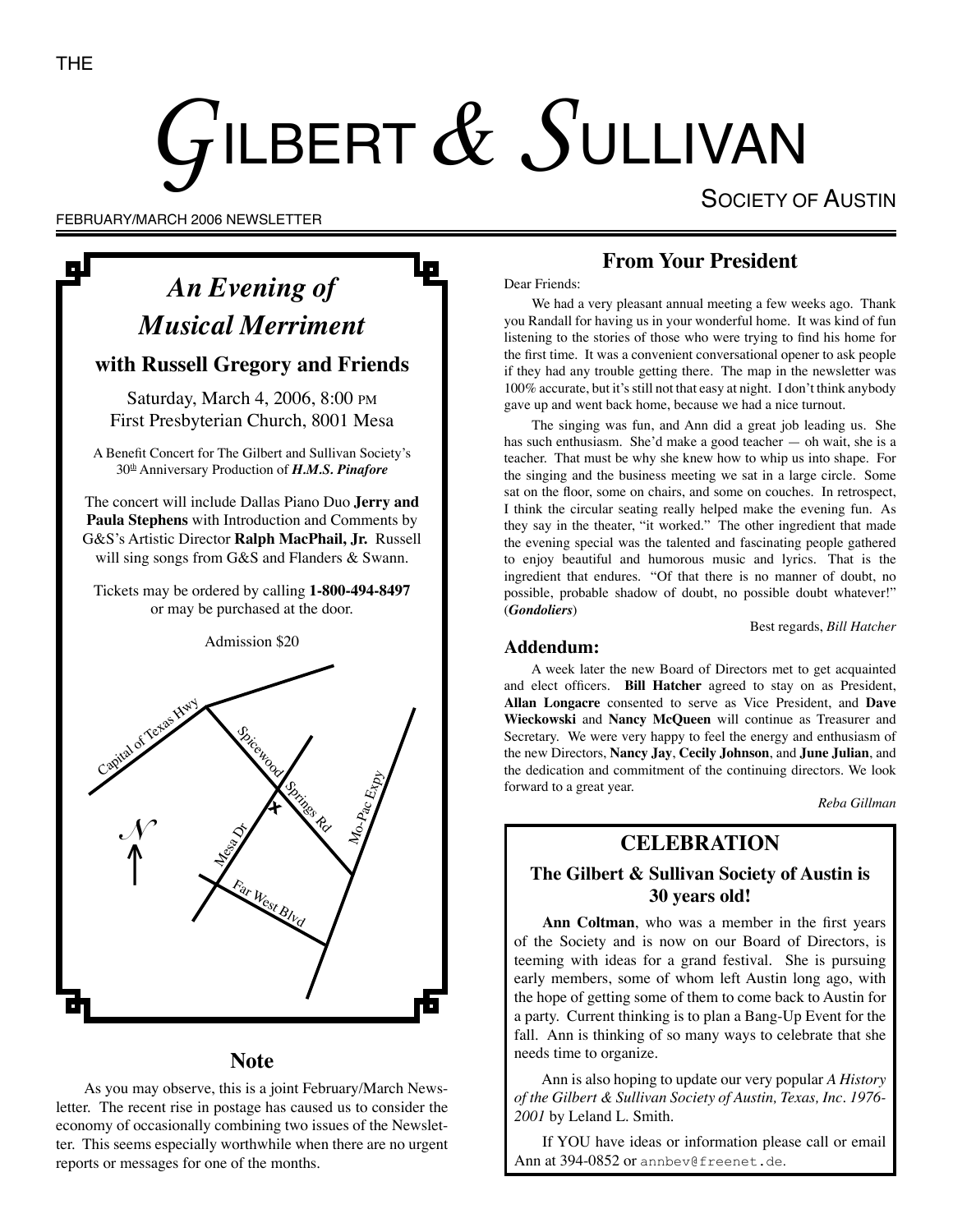#### **Annual Meeting and Musicale**

*Reba Gillman*

On Monday, January 9, 2006, 20 brave and faithful souls gathered in the beautiful home of Randall McIntyre out in the hilly Westlake area. We more than achieved our quorum of 15 members (as amended last year) and were able to conduct our business.

At about 7:40 PM retiring President Bill Hatcher called the meeting to order. Allan Longacre, chair of the nominating committee, presented the slate of 12 nominees for the Board of Directors: continuing directors, Byron Arnason, Ann Coltman, Reba Gillman, Bill Hatcher, Allan Longacre, Nancy McQueen, Larry Shepley, Jean Smootz, Dave Wieckowski, and new nominees Nancy Jay, Cecily Johnson, and June Julian. Bill noted that the Board of Directors recommended that there be 12 directors on the Board for the year 2006. He asked if there were any nominations from the floor. There were none. Allan then moved that we elect the slate as presented. Chris Buggé seconded the motion, which passed unanimously. Bill thanked the retiring board members Brad Merrell and Randall McIntyre for their service to the Society. The business completed, we moved on to introductions and announcements.

Bill asked Vivian Mansell to introduce herself. She told us that she had joined some months before, and that she had lived in the same house in Austin for 35 years. She said she first came to G&S gatherings as a friend of Bee Polomé. Bill announced that in the January  $4<sup>th</sup>$  issue of the *Austin Chronicle*, Barry Pineo had named the Society production of *The Mikado* fifth in his list of the top 10 most memorable theatrical offerings that he chanced to see in 2005.

Dave presented a financial report for the year 2005. The Society came out well ahead in the production of *Mikado*, which Dave said was very good for a non-profit organization. A Financial Report for the year 2005 is available to any member who asks for it. (Call and leave a message at the office: 472-4772.)

Allan told us about *An Evening of Musical Merriment* planned as a fund raiser for Saturday, March 4 at 8 PM. Russell Gregory will sing songs from Gilbert & Sullivan and Flanders and Swann, with interludes on the piano (four hands) by his friends Jerry and Paula Stephens of Dallas. Rafe MacPhail will be in Austin for the *Pinafore*  auditions and will provide some of his always interesting and lighthearted commentary. This will take place at the First Presbyterian Church, 8001 Mesa. Proceeds will benefit our production of *H.M.S. Pinafore*.

Bill then turned the meeting over to Ann Coltman with Lynda Oswalt at the keyboard (which she provided) for the musical part of the evening. We all sang along with enthusiasm through some rather difficult ensembles, which we repeated several times each. First Ann handed out music from *Ruddigore*, "I know a youth," a duet between Robin and Rose, which we all sang tentatively at first, feeling our way in unfamiliar music. Next, also from *Ruddigore*, came "Welcome, gentry," for chorus of men (originally called "Bucks and Blades") and girls. After that we undertook more familiar music, the rousing "When

#### **Member of the Month**

All dues-paying members are eligible to be our "Member of the Month" (who is randomly selected). The Member of the Month is entitled to receive a CD of our 2005 *Mikado*. The Member of the Month for this month is:

#### **Hector Vera**

Congratulations! Please call our office (472-4772) to let us know where we should send your CD.

the foeman bares his steel" from *The Pirates of Penzance*, and "With catlike tread," which introduces "Come, friends, who plough the sea," which most of us have heard as "Hail, hail, the gang's all here!" To finish up in traditional style, we sang "Hail Poetry" with Arthur DiBianca providing the Pirate King's lead in. This was accomplished even though Lynda had already turned off and packed up her keyboard. We finished off *a capella* with "Now to the banquet we press," which really needs a good piano introduction and accompaniment. Nothing daunted, we happily repaired to the refreshment table to enjoy the tasty munchies and good conversation. All enjoyed Randall's interesting home, and we thank him very much for inviting us in.

For the record those present were: Chris Buggé, Ann Coltman, Arthur DiBianca, Reba Gillman, Enid Hallock with grandson Robert, Bill Hatcher, Nancy Jay, Cecily Johnson, June Julian, Allan & Barbara Longacre, Vivian Mansell, Randall McIntyre and his guest Jennifer, Larry Shepley, Leland L. Smith, Jean Smootz, Dave Wieckowski, and Terri Wilson.



Allan & Barbara Longacre

#### **News of Members and Friends**

Our Artistic Director **Ralph MacPhail, Jr.** has a new title: Grampa. Congratulations to him and **Alice** who are the proud grandparents of **Peter Alexander MacPhail**, born on December 30, 2005 to **Alexander and Karin MacPhail**.

Lord High Pianist **Gloria Kim** spent 6 weeks last summer in Salzburg as rehearsal pianist for the Austrian American Mozart Academy, which was founded by Professor William Lewis (at UT), Tenor from the Metropolitan Opera. It is a six week program in which a full opera and a smaller opera are prepared and performed with costumes, and even an orchestra. It is an opportunity for both singers and instrumentalists to work with others outside of their school, and away from the U.S. Gloria had an intense rehearsal and performance schedule, but she did get a chance to do some traveling. She also played some recitals with Professor Lewis outside of Salzburg. She will go again this coming summer, but probably not for the entire six weeks. She was particularly interested in the European organs, which are not like the ones she was used to at UT.

Onetime constant G&S performer **Frank Delvy** is kept very busy at his acting job with the city of Austin water conservation program. He plays to hundreds of children in the AISD. But he is now beginning to return to performances for grownups. You can see him on February 3, 4, 10 and 11 at 1 PM in Agatha Christie's *Ten Little Indians* playing the part of Dr. Armstrong. This is at Austin Playhouse, Penn Field, 3601 South Congress Ave., which is just north of Ben White Blvd.; phone 334-9866.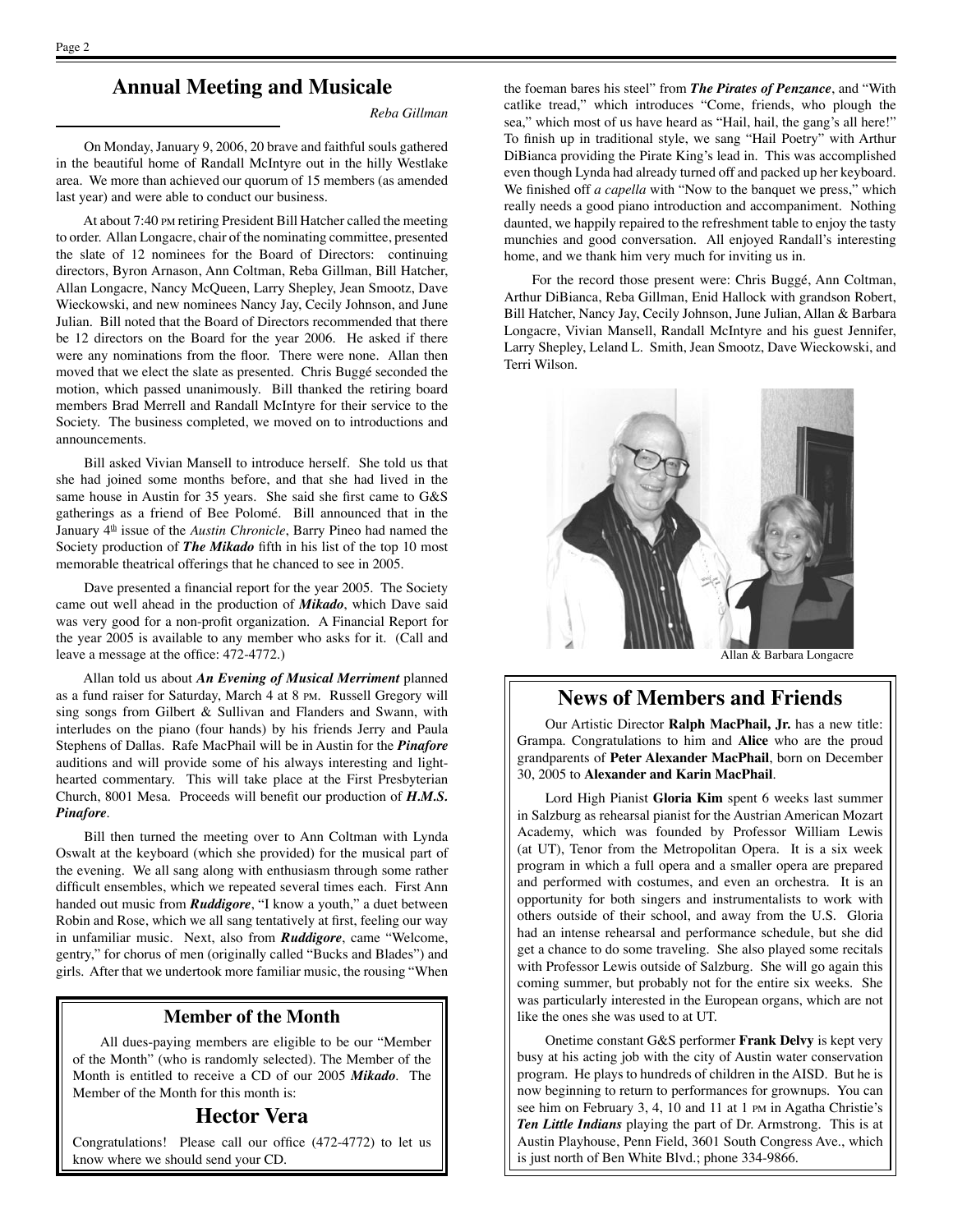#### Contributors to *The Mikado* 2005

Underwriters: **Chris Buggé • Lawrence Shepley • Jean & Ed Smootz • Michael & Libby Weed.** Contributers: **Anonymous • Richard & Jennifer Arndt • Ken & Emily Ashworth • Mr. & Mrs. John C. Besperka • Larry & Becky Brenner • Chris Buggé • John Dailey • Marion DeFord • Betty B. Evans • Charlotte & William Flynn • Len & Reba Gillman • Loel Graber • Russell Gregory • William P. & Naomi Haight • Bruce & Enid Hallock • Betty R. Hatcher • James A. Hitt • Karen & Bob King • Edward Kluth • George & Nancy McQueen • James S. Moore • Mr. & Mrs. James Plugge • Prudential Foundation Matching Gifts • Charles & Diane Radin • James Robinson • Dorothy A. Rutishauser • Lawrence Shepley • Mrs. D.J. Sibley • Jean & Ed Smootz • Earl R. Hunt & Susan C. Spruance • Still Water Foundation, Inc. • Cleve H. Tandy Foundation • Jean Tolman • Paula Tyler • Bill & Mary Weaver • Michael & Libby Weed • Westminster Manor • Eve & John Williams • John & Betty Wood.**



This project is funded in part by the City of Austin through the Cultural Arts Division and by a grant from the Texas Commission on the Arts.

### **Thank You IBM**

**Stephanie Blackwood**, who has appeared in several of our productions, provided the essential contact which allowed us to receive from **IBM** a very generous donation of a computer with monitor and a laser printer. This equipment was sorely needed, and we are immensely grateful to **IBM** for this gift.

#### **Thank You**

We gratefully wish to acknowledge the following donors: In honor of **Bee Polomé**: **Peter & Felicity Coltman**, **Marilyn Babcock**, **Jean & Ed Smootz**, **Libby & Michael Weed**. In honor of **Bruce Hallock**: **Libby & Michael Weed**. Please accept our most sincere thanks!

We also wish to thank especially the following individuals for their continuing support: **Byron Arnason • Marion DeFord • Russell Gregory • Andrew, Chris, & Gary Hallock • Kristine M. Olson • Allen Lawshae • Barbara Lee • Randall McIntyre • Rosemary Russell-Vines • Cynthia Ryan & Valerie Ryan in memory of James C. Ryan • Katharine Shields • Patricia Spurr • Rose Taylor • Steve & Louise Weinberg.**

#### Contributors to *H.M.S. Pinafore* 2006

**Richard & Jennifer Arndt • Ken & Emily Ashworth • Marilyn Babcock • Jim & Eleanor Cochran • Peter & Felicity Coltman • Marion DeFord • Loel Graber • James A. Hitt • Brent & Una Jacob • Edward Kluth • Elaine Martens • Norman & Emilia Martin • P. S. Neff • James Plugge • Bee Harris Polomé & Milt Weiss • Eugene & Betty Ripperger • Dorothy Rutishauser • Jane Dunn Sibley • Jean & Ed Smootz • Becky Stewart • Bernadette Tasher • The Voloch Family • Libby & Michael Weed • John Wood**



This project is funded in part by the City of Austin through the Cultural Arts Division and by a grant from the Texas Commission on the Arts.



#### **The Mikado 2005 on DVD and CD**

Thanks to Nancy Jay, we have high quality recordings of our 2005 production of *The Mikado*. The two-disc DVD is available for \$20, and the two-disc CD (audio only) is available for \$10. Please include a \$2.00 shipping fee per item ordered. These recordings may be ordered through our website

www.gilbertsullivan.org

or by calling our office at 472-4772. Please also ask about our many other recordings, tee-shirts, and other memorabilia celebrating our 30 years of bringing G&S to Central Texas.

#### **Randall's/Tom Thumb Good Neighbor Program**

Please register your Randall's Remarkable Card —Randall's will donate 1% of your bill to us (and up to two other charitable groups, if you wish). To register, visit the customer service counter and use our name and number:

#### **Gilbert and Sullivan Society 10090**

This is an easy and cost-free (to you!) way to help us out.

## Membership Form

We encourage you to join our Society. If you are a member, please check your membership renewal date on the top of the mailing label. If expired or near expiration, your membership needs to be updated! To correct your address, renew your membership, or become a member, complete this form, and mail it to us with your check, payable to "**GSSA**":

| The Gilbert & Sullivan Society of Austin |  |
|------------------------------------------|--|
| P.O. Box 684542                          |  |

**Austin, Texas 78768–4542** Phone: 472-4772 (472-GSSA)

c **Individual** (\$20-\$29) c **Family/Group** (\$30-\$49) **Patron** (\$50–\$99) c **Grand Duke or Duchess** (\$100-\$249) **Major General** (\$250-\$499) c **Pooh-Bah** (\$500-\$999) **Pirate King** (\$1000-\$2499)

Savoyard (\$2500 & up)

Members receive various benefits, including our newsletter, 10% ticket discount, and listing in programs (please call our office for further information). If you would prefer NOT to be listed in our programs, please check here:  $\Box$ 

Name & Address (if different from label):

Phone(s):  $\_\_$ E-mail address:

 $\overline{a}$  $\overline{a}$  $\overline{a}$ 

 $\overline{a}$  $\overline{a}$  $\overline{a}$ 

Employer: \_\_\_\_\_\_

Does your company match donations?

 $\Box$  I'd like to volunteer. I'm interested in: